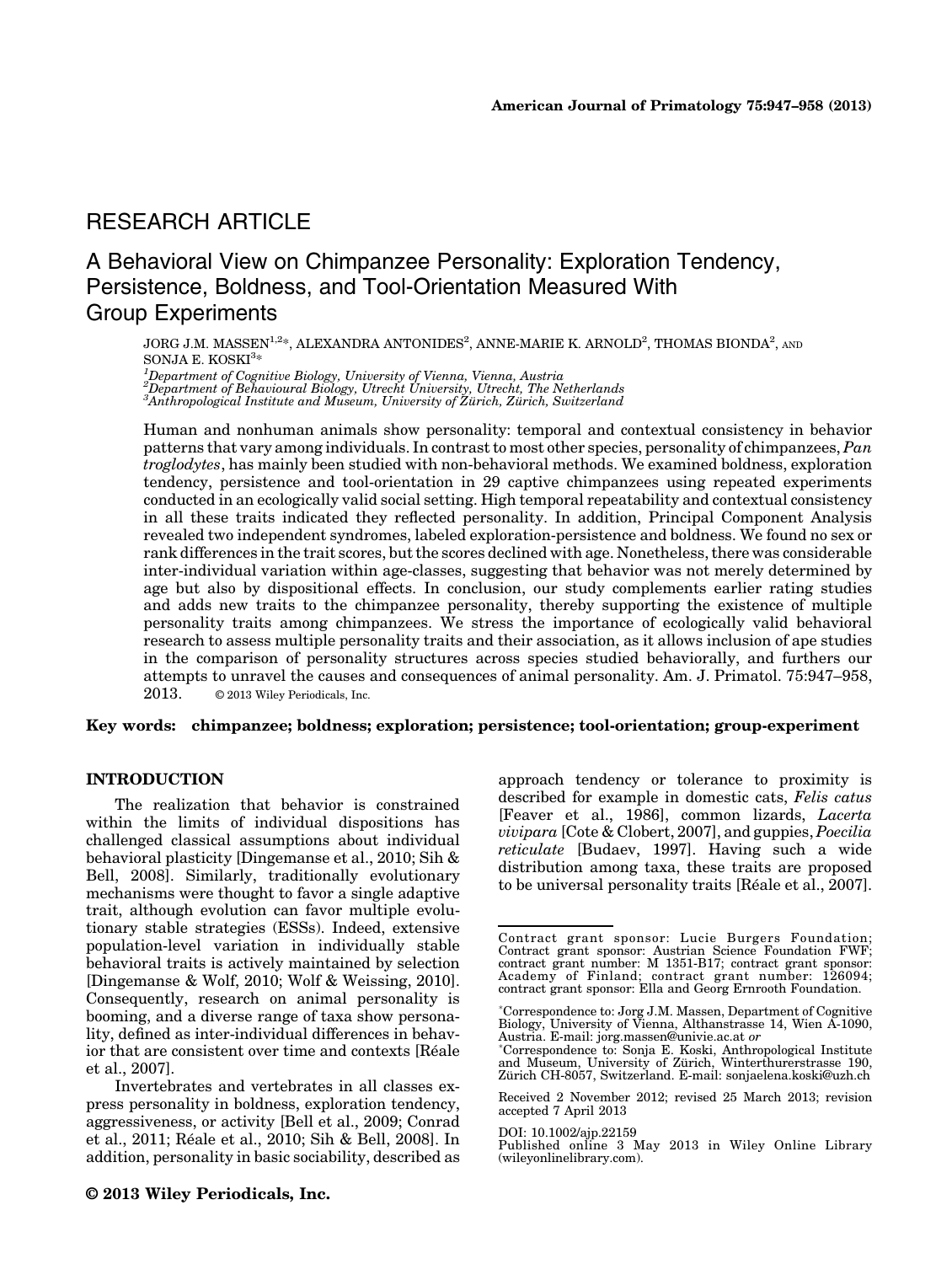However, some species that live in stable social groups with individualized relationships exhibit a broader range of social personality traits. For example, meerkats, Suricata suricatta [English et al., 2010], and cichlids, Neolamprologus pulcher [Bergmüller & Taborsky, 2007], also show personality in their cooperative behavior.

Social personality traits may form syndromes, that is, consistent covariation among traits [Sih et al., 2004], with non‐social traits or be expressed independently [Bergmüller & Taborsky, 2007; Budaev, 1997; Conrad et al., 2011; Schuerch & Heg, 2010]. In lion-tailed macaques, Macaca silenus [Rouff et al., 2005], wild Hanuman langurs, Semnopithecus entellus [Konecná et al., 2008], and chacma baboons, Papio hamardyas ursinus [Seyfarth et al., 2012], three syndromes are identified, including several traits of social behavior. Thus, personality in the social realm includes a range of behaviors beyond what is usually described for non‐gregarious species, and they structure in multiple dimensions.

Chimpanzees (Pan troglodytes) have also been intensively studied in personality research [Freeman & Gosling, 2010]. However, in contrast to personality research in the aforementioned species, the majority of chimpanzee personality research has used a subjective rating method, which involves humans assessing chimpanzee characteristics described by behavioral or adjective descriptors. The rating studies have found chimpanzee personality to consist of a broad chimpanzee‐specific construct labeled Dominance and five constructs similar, though not identical, to the human five-factor model [Digman, 1990]: extraversion, agreeableness, conscientiousness, neuroticism, and openness [King et al., 2005, 2008; Weiss et al., 2007; 2009]. Several of these constructs describe individuals' social behavior and attitude, and suggest that chimpanzee personality contains several social and non‐social traits, forming six broad syndromes.

Behavioral measures of personality are needed to complement the subjective assessment, but only a few studies have assessed the correspondence of rated items with their direct behavioral counterparts [review: Murray, 2011]. Behavioral assessment of personality is crucial for direct comparisons with non‐primate species, predominantly studied with behavioral methods. However, behavioral work on chimpanzee personality has been limited in comparison. In an early study, Hebb [1949] exposed captive chimpanzees to keepers exhibiting particular behaviors, novel objects such as a stuffed spider monkey and an infant chimpanzee cadaver, and a manipulation board. The results showed repeatable individual differences in friendly, aggressive, avoidant, and mechanical manipulation behavior. Since then, behavioral chimpanzee personality studies have involved only young [Anestis, 2005] or a small number of individuals [Uher et al., 2008], or have

not assessed the basic criterion of personality, that is, temporal repeatability or contextual consistency [Anestis, 2005; 2011; Murray, 2011; Pederson et al., 2005]. For example, Herrmann et al. [2007, 2011] tested boldness–shyness in 106 chimpanzees using several novel objects, stranger and familiar humans, and differently preferred food items as stimuli. However, the battery was not repeated without modifications, and the authors do not report formal repeatability or consistency measures for the species.

The first broad‐scale behavioral study employing formal personality criteria assessment on 75 chimpanzees found 15 highly repeatable behavioral variables suggestive of personality traits [Koski, 2011a]. The traits consisted mainly of social behavior, and structured into five independent syndromes: sociability, positive affect, anxiety, grooming equitability, and activity. However, this study did not assess the universal traits of boldness and exploration tendency.

In the present study, we assessed boldness and exploration tendency, as well as two less commonly measured behaviors as potential personality traits, namely persistence and tool‐orientation, with experiments in 29 captive chimpanzees. Persistence may influence individual innovation and problem solving ability [Cole & Quinn, 2012; Gajdon et al., 2006; Overington et al., 2011]. Tool‐orientation was assessed as a general proxy for an individual's tendency to involve tools in problem solving. Individuals may vary in their proneness and prowess to use tools [van Schaik et al., 2003],which in turn may be associated with exploration tendency or intelligence. Persistence and tool‐orientation thus have ecological relevance for chimpanzees, and they may shed light on factors that influence innovation and technology [Morand‐Ferron et al., 2011; Reader, 2003].

We defined boldness as a non‐fearful response to a threat, and exploration tendency as a neophilic response to novel stimuli [Réale et al., 2007]. However, the distinction between exploration tendency and boldness is unclear in the literature [Carter et al., 2012; Conrad et al., 2011; Toms et al., 2010], so we used multiple paradigms to target these traits and assessed the association among the responses. Similarly, exploration tendency and persistence may underlie some similar outcome behaviors. Therefore, we recorded the same variables across all experiments (in so far as it was possible) and assessed their cross‐experiment associations. This approach allowed us to assess the contextual consistency of singular behaviors bottom‐up, across multiple experiments [Burns, 2008]. Similarly, we assessed the temporal consistency of behaviors at the singular behavior level between the repeated sets of experiments.

We conducted the experiments in a group setting. Individuals of social species express their personality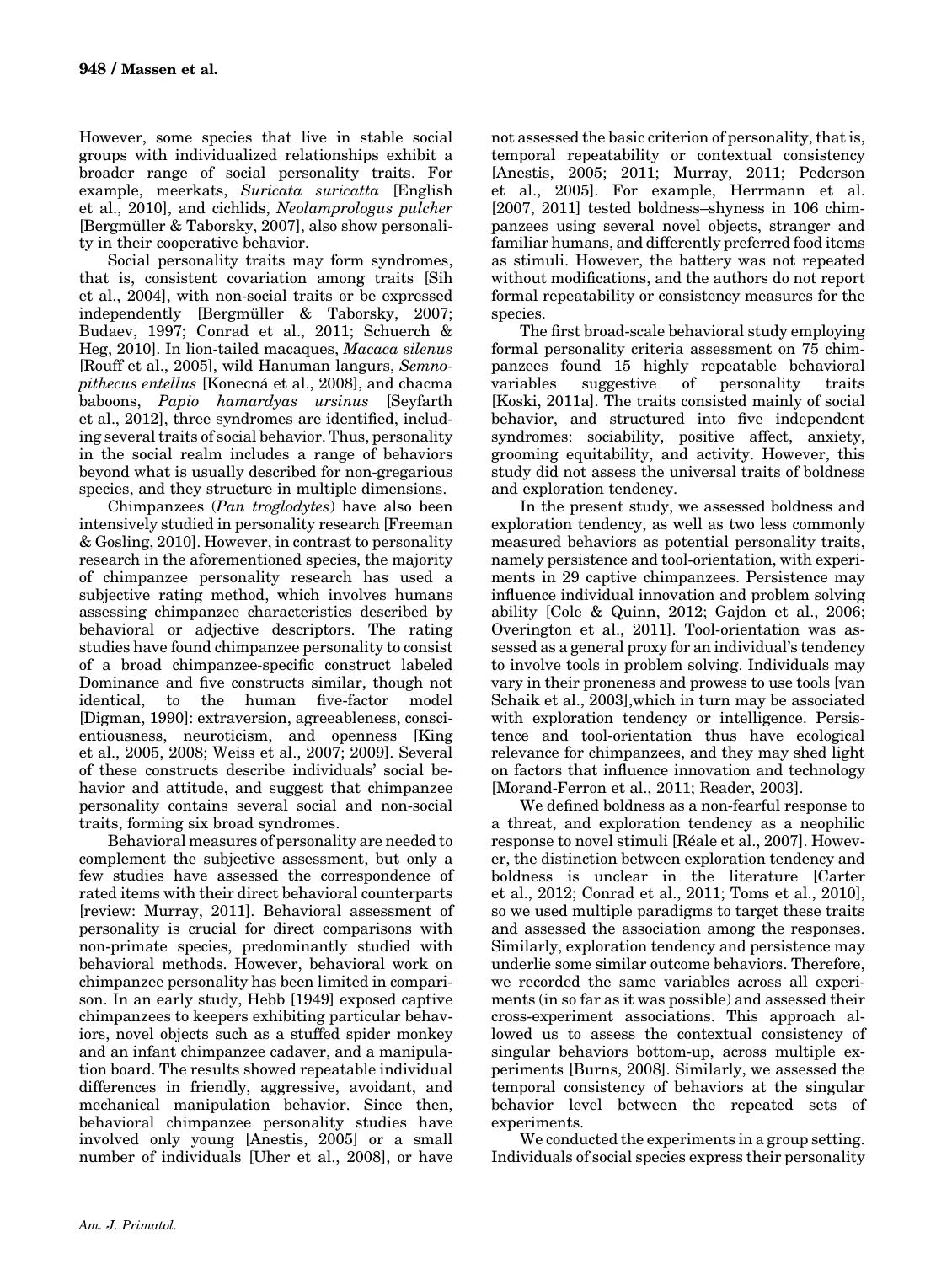in a social environment. Therefore, the standard practice of isolating subjects in a solitary space to measure their response to a test stimulus [e.g., classic novel environment test: Verbeek et al., 1994] may yield results that are not identical to how an individual expresses its personality in everyday life. Moreover, the experimental paradigms were chosen by their ecological validity, representing natural predators, natural kinds of novel food or objects, and extractive foraging tasks. Thus, our study is novel in two ways: we assessed chimpanzee personality with behavioral methods comparable to many other species, allowing thus a comparison to the rich ecological personality literature, and we sampled individuals of both sexes with an emphasis on ecological validity. Such a fundamental study is crucial to establish the behavioral personality variation in chimpanzees, which in turn allows research on the functions, mechanisms and evolutionary history of personality traits and syndromes.

### METHODS

### Subjects and Housing

Data were collected at two zoos in the Netherlands: Burgers' Zoo in Arnhem  $(N = 16)$ chimpanzees: 3 adult males, 12 adult females, 1 immature) and Dierenpark Amersfoort  $(N = 15)$ chimpanzees: 3 adult or adolescent males, 11 adult females, 1 immature). In both groups a juvenile  $(age < 6 \text{ years})$  was excluded from the analyses, leading to a sample size of 29 individuals (15 and 14, respectively). All but the oldest subjects (three in Arnhem, six in Amersfoort) were born in captivity and reared by their mothers. The wild born individuals have resided in these groups for decades. The Arnhem group is housed in an indoor enclosure  $(368 \text{ m}^2)$  with access to a large outdoor compound (ca. 0.7 ha). Similarly, the Amersfoort group is housed in an indoor enclosure  $(96 \text{ m}^2)$  with access to an outdoor compound  $(475 \text{ m}^2)$ . Both facilities are enriched with plenty of climbing structures. All chimpanzees had ad lib access to water and were fed an alternating diet of fruit, vegetables, seeds and commercially available monkey chow.

### Ethical Statement

Both zoos are members of the European Association of Zoo and Aquaria and thus fulfill the legal and ethical regulations on captive animal welfare. Due to the non‐invasive character of the study, our study did not meet the definition of an animal experiment as mentioned in Article 1 of the Dutch "Experiments on Animals Act." Consequently, the ethics committee of Utrecht University waived the need for approval, and thus the experiments comply with the Dutch law and with the American Society of Primatologists

principles for the ethical treatment of nonhuman primates.

### Experimental Design and Set‐Up

We confronted each group with a battery of 10 experiments. The experiments formed three categories: predator models, novel foods or objects, and puzzles. The experiments were based on established personality test paradigms [Réale et al., 2007; Wilson et al., 1993] or earlier studies [e.g., Uher et al., 2008]. To test individual consistency in responses over time (i.e., repeatability), we exposed the groups twice to the battery: the Arnhem group in Feb.–Mar. 2011 (1st set) and in Jun.–Jul. 2011 (2nd set; 3 months after the first); the Amersfoort group in Feb.–Mar. 2010 (1st set) and in Apr.–May 2011 (2nd set; 14 months after the first). To test for consistency over contexts, we had at least two different experiments per category (see Table I for the test battery).

We confronted the groups with real‐size models of a predator: a stuffed leopard ("Leopard"; real size in an up‐right sitting position) and a rubber "snake" ("Snake"; approximately 4 m long with the pattern of African rock python). These predator models were placed in sight, yet out of reach of the chimpanzees and their behavior towards these models was recorded. The novel food items were multiple items of durian ("Durian") and cups of fly maggots ("Maggots"). These novel foods were spread throughout the chimpanzees' enclosures and their behavior towards these foods was recorded. The novel object was a large (1 m diameter) water‐filled bucket dug into the ground ("Bucket"). Either chimpanzee group had no previous experience with such a pond in their enclosure. In the puzzle category we had five different foraging devices: a seed‐filled barrel ("Barrel"), a large horizontal maze ("Maze") filled with oranges, a large vertical finger‐hole puzzle box ("Puzzle") filled with tangerines, the same water-filled bucket dug in ground but filled with pieces of pear (that sink to the bottom of the pond) and covered with mesh too small to allow a chimpanzee hand through ("Bucket‐ mesh"), and a large dipping cube filled with honey ("Honey cube"). All these puzzles required different techniques to get to the reward and consequently we could also measure the attempts of tool‐use. For a full description of the experiments and the measures we recorded, please see the Electronic Supplemental Materials (ESM). The experiments were conducted in quasi‐randomized order so that the predator models were separated by at least one other type of experiment, and Bucket was always conducted before Bucket‐mesh. We conducted one experiment a day, maximum four per week. All experiments were done in the presence of all group members, who accessed the stimuli at the same time. The stimuli were presented to the chimpanzees for 30 min (predator models) or 2 hr (all other experiments).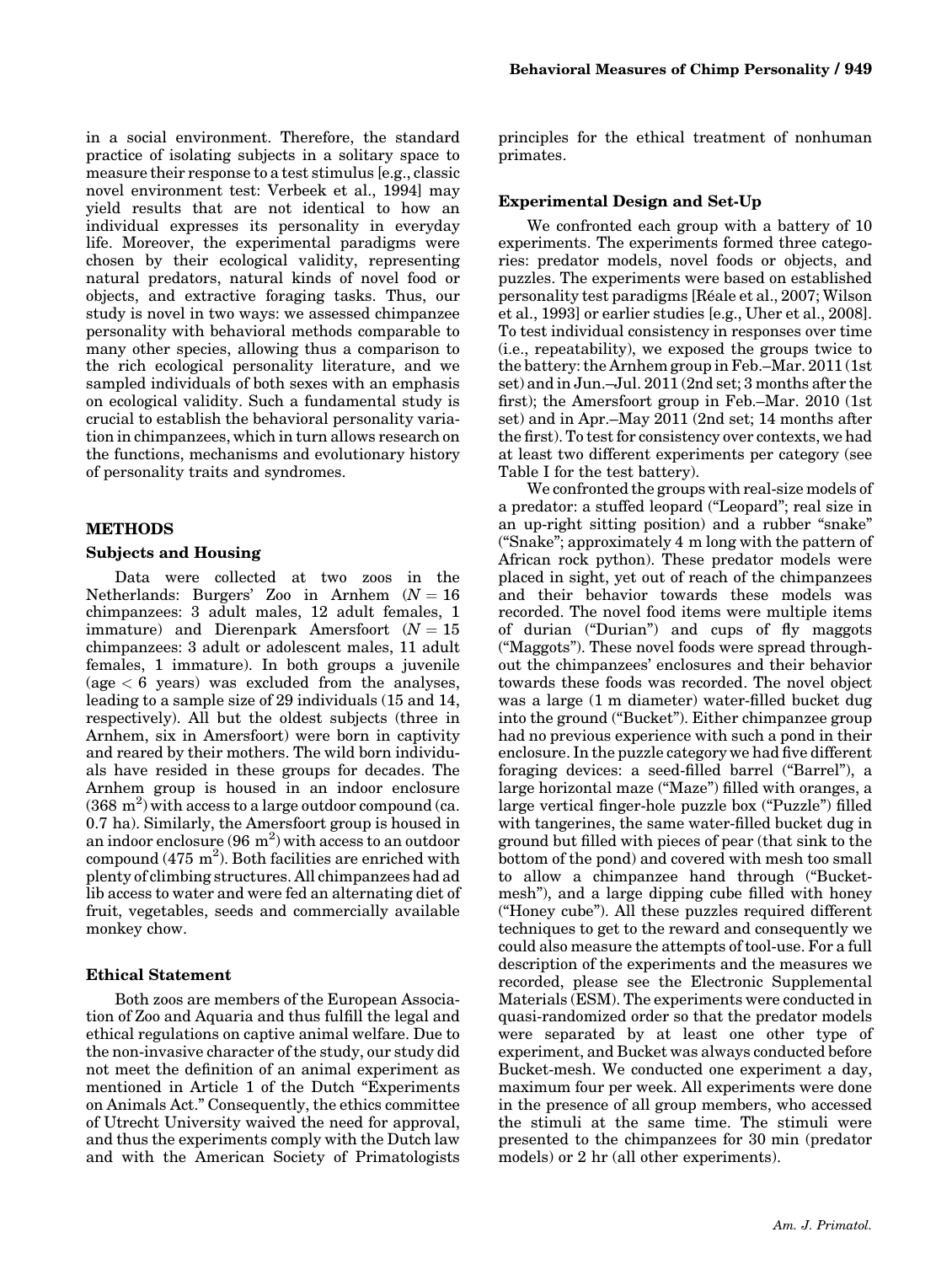| Type of experiment | Experiment (code) | Measure                   | ICC(3,1) | 95% CI lower, upper | $F, P$ -value  |
|--------------------|-------------------|---------------------------|----------|---------------------|----------------|
| Predator model     | Leopard           | Latency approach          | 0.20     | $-0.17, 0.53$       | 1.508, 0.141   |
|                    |                   | Time in proximity         | 0.02     | $-0.35, 0.37$       | 1.031, 0.468   |
|                    |                   | No. approaches            | 0.32     | $-0.04, 0.61$       | 1.960, 0.040   |
| Predator model     | Snake             | Time in proximity         | 0.39     | 0.04, 0.66          | 2.289, 0.016   |
|                    |                   | No. approaches            | 0.45     | 0.11, 0.70          | 2.664, 0.006   |
| Novel object       | <b>Bucket</b>     | Latency approach          | 0.28     | $-0.09, 0.58$       | 1.762, 0.070   |
|                    |                   | Time in proximity         | 0.44     | 0.09, 0.69          | 2.567, 0.008   |
|                    |                   | No. approaches            | 0.49     | 0.16, 0.72          | 2.935, 0.003   |
| Novel food         | Maggots           | Latency approach          | $-0.01$  | $-0.37, 0.35$       | 0.972, 0.530   |
| Novel food         | Durian            | Latency approach          | 0.09     | $-0.24, 0.44$       | 1.191, 0.323   |
| Puzzle             | Barrel            | Latency approach          | $-0.11$  | $-0.56, 0.43$       | 0.807, 0.648   |
|                    |                   | Time in proximity         | 0.47     | 0.13, 0.71          | 2.737, 0.005   |
|                    |                   | No. approaches            | 0.22     | $-0.15, 0.54$       | 1.578, 0.117   |
|                    |                   | Time manipulating         | 0.62     | 0.36, 0.80          | 4.279, < 0.001 |
| Puzzle             | Maze              | Latency approach          | $-0.03$  | $-0.39, 0.33$       | 0.935, 0.569   |
|                    |                   | Time in proximity         | 0.76     | 0.55, 0.88          | 7.413, <0.001  |
|                    |                   | No. approaches            | 0.62     | 0.33, 0.80          | 4.264, <0.001  |
|                    |                   | Time manipulating         | 0.79     | 0.61, 0.90          | 8.657, < 0.001 |
|                    |                   | Successobtaining rewards  | 0.66     | 0.39, 0.82          | 4.851, < 0.001 |
| Puzzle             | Bucket-mesh       | Latency approach          | 0.16     | $-0.21, 0.50$       | 1.392, 0.193   |
|                    |                   | Time in proximity         | 0.74     | 0.51, 0.87          | 6.562, < 0.001 |
|                    |                   | No. approaches            | 0.72     | 0.49, 0.86          | 6.194, <0.001  |
|                    |                   | Time manipulating         | 0.73     | 0.50, 0.86          | 6.344, <0.001  |
|                    |                   | No. tools                 | 0.63     | 0.35, 0.81          | 4.442, < 0.001 |
|                    |                   | Tool modification         | 0.82     | 0.66, 0.91          | 10.326, <0.001 |
|                    |                   | Success obtaining rewards | 0.64     | 0.36, 0.81          | 4.494, < 0.001 |
| Puzzle             | Puzzle            | Latency approach          | 0.68     | 0.42, 0.83          | 5.197, < 0.001 |
|                    |                   | Time in proximity         | 0.63     | 0.35, 0.81          | 4.440, < 0.001 |
|                    |                   | No. approaches            | 0.61     | 0.32, 0.80          | 4.121, < 0.001 |
|                    |                   | Time manipulating         | 0.67     | 0.41, 0.83          | 5.093, < 0.001 |
|                    |                   | No. tools                 | 0.43     | 0.08, 0.69          | 2.519, 0.009   |
|                    |                   | Tool modification         | 0.02     | $-0.35, 0.38$       | 1.035, 0.464   |
| Puzzle             | Honey cube        | Latency approach          | 0.47     | 0.14, 0.71          | 2.805, 0.004   |
|                    |                   | Time in proximity         | 0.66     | 0.39, 0.82          | 4.879, < 0.001 |
|                    |                   | No. approaches            | 0.69     | 0.44, 0.84          | 5.404, <0.001  |
|                    |                   | Time manipulating         | 0.62     | 0.34, 0.80          | 4.320, < 0.001 |
|                    |                   | No. tools                 | 0.64     | 0.36, 0.81          | 4.522, < 0.001 |

TABLE I. The Experiments, the Targeted Traits, Measured Variables and Their Test–Retest Consistency as Intra‐ Class Correlation (ICC 3,1) With 95% Confidence Intervals

ICC values significantly different from zero are indicated with bold typeface; only those variables were retained for further analyses.

# Measures and Data Analyses

We recorded all experiments from two angles using camcorders (JVC, Everio S, GZ-MS215). We coded all behaviors from the videos in a frame‐by‐frame manner using VLC Media Player 1.1.11.

Data were coded by AA, AMKA, and TB. Inter‐ observer reliability was tested with two people scoring 15% of videos. Since we scored data not in discrete categories but as durations and occasions in continuously recorded behavior, we used Spearman's rank correlations to calculate inter‐observer reliability [Martin & Bateson, 1993]. All measures were scored almost identically ( $\rho > 0.89, P < 0.01$ ). From each experiment, we scored several variables per individual, depending on the trait the experiment targeted (see Tables I and II). The individual data were collected continuously from the instant of entering the enclosure. Each individual was scored for every measure (see Tables I and II), and there were no missing data. Importantly, we measured the same variables across all experiments, as far as it was possible, to allow bottom‐up testing of behavioral consistency across experiments (Table I and ESM). The variables measuring time (latency, time in proximity, time spent manipulating) were coded to the nearest second; number of approaches was considered per occasion an individual was in touching distance; the number of tools and successfully obtained items were calculated per individual tool/ reward; and tool modifications were operationalized by the number of distinct breaks, twists, and mouth manipulations of the tool. We standardized the raw data into z‐scores (per zoo) before pooling the data of the two zoos.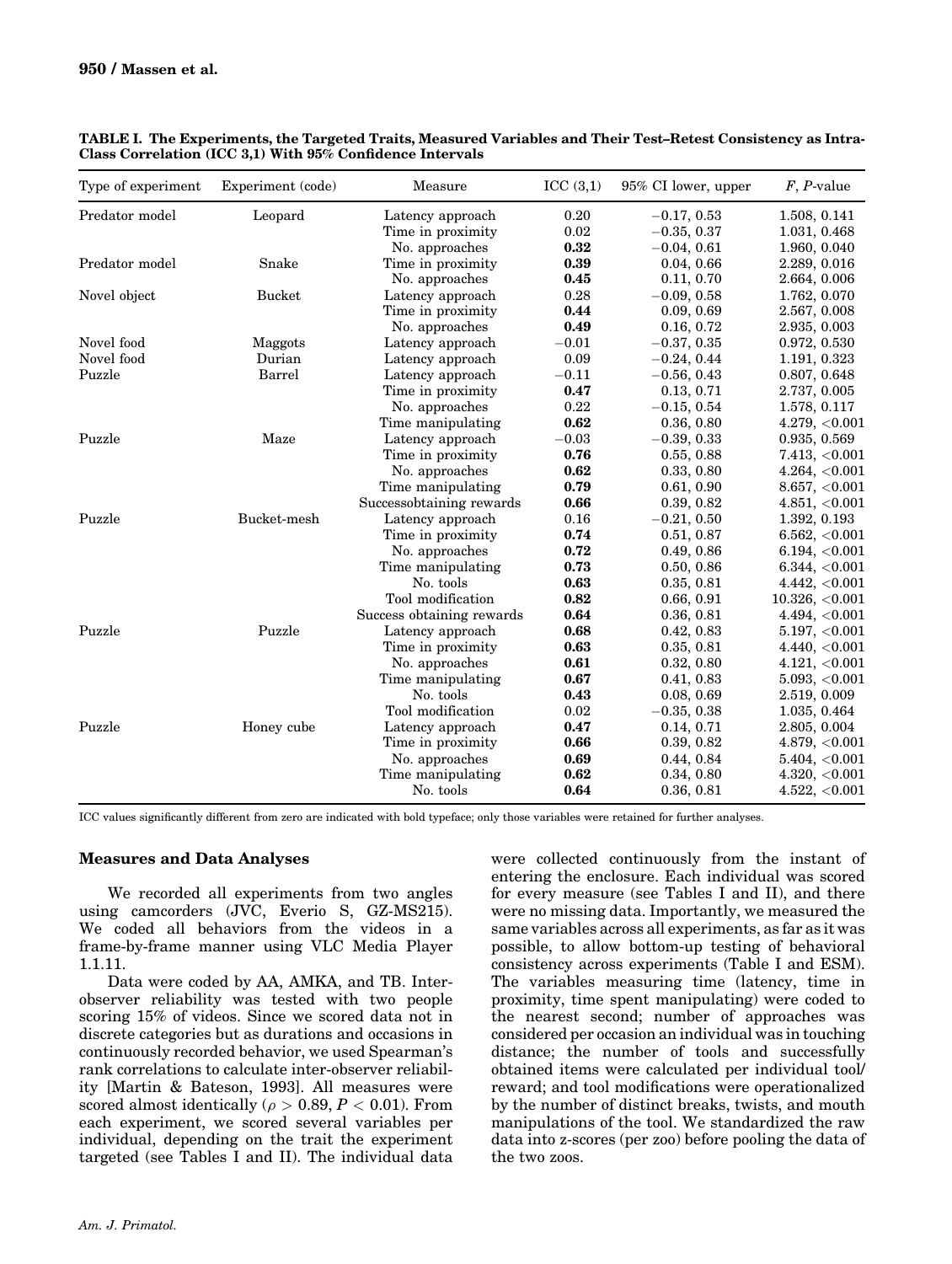| Variable            | Experiments                                                  | Cronbach's<br>alpha                                          |
|---------------------|--------------------------------------------------------------|--------------------------------------------------------------|
| No. of approaches   | Leopard and Snake                                            | 0.740                                                        |
| Latency of approach | Puzzle and Honey Cube                                        | 0.333                                                        |
| No. of approaches   | Bucket, Puzzle, Maze, Honey Cube, and Bucket-mesh            | 0.856                                                        |
| Time in proximity   | Barrel, Bucket, Puzzle, Maze, Honey Cube, and<br>Bucket-mesh | 0.841                                                        |
| Time manipulating   | Barrel, Puzzle, Maze, Honey Cube and Bucket-mesh             | 0.791                                                        |
| No. of tools used   | Puzzle, Honey Cube and Bucket-mesh                           | 0.795<br>0.665                                               |
|                     |                                                              | Maze and Bucket-mesh<br>No. of successfully obtained rewards |

TABLE II. The Contextual Consistency of Measures Across the Experiments

Significantly consistent variables are indicated with a bold typeface.<sup>a</sup>We assigned these responses into the trait category "persistence," but additionally they may reflect exploration tendency.

Repeatability across the two sets of experiments was tested with intra‐class correlation coefficient (ICC). We tested each behavioral measure separately, because testing repeatability at the most fundamental level of behavior is more rigorous than assessing the consistency of broader trait categories. ICC is mathematically equivalent to the standard repeatability test [Lessells & Boag, 1987], and crucial to assure that a behavior agrees with the definition of personality. It assesses the proportion of variation in behavior that is due to inter-individual variation compared to that of intra‐individual variation. We used a two‐way mixed‐model ICC (3,1) with the experiment as fixed and individual as the random factor [McGraw & Wong, 1996; Shrout & Fleiss, 1979].

We calculated an individual mean of the two repeated experiments of those variables that had high repeatability. These were subjected to an assessment of contextual consistency with Cronbach's alpha, again separately for each measure across all experiments in which it was recorded (see Table II). Contextual consistency assesses a similarity of behavior in two or more different situations; high contextual consistency gives thus support for dispositionality of behavior (i.e., that the behavior is more strongly determined by individual's behavioral disposition than the particular contextual circumstances). As a coefficient of reliability, Cronbach's alpha is used to assess internal consistency of measures reflecting a latent variable. A Cronbach's alpha  $>0.7$  was considered consistent [Bland & Altman, 1997]. Approach latency may reflect either boldness or exploration tendency, depending on the context. Therefore we tested its consistency first in all situations and then separately in approaching the predator models (presumably reflecting boldness) and in approaching the puzzles, novel food and novel objects (presumably reflecting exploration tendency) [cf. Carter et al., 2012; Réale et al., 2007]. We calculated an individual mean across the experiments of the consistent measures to yield an individual trait value. If Cronbach's alpha was <0.7, we used the original scores (i.e., standardized and averaged over the two repeated experiments, but not over the different experiments) for further analyses.

To assess the trait structure, we entered the individual trait values, obtained as detailed above, in a principle component analyses (PCA). We used parallel analysis [Horn, 1965] and a scree‐plot to decide the number of components to extract. The PCA‐solution was varimax rotated and variable leadings  $> \pm 0.5$  were considered salient [Budaev, 2010]. We repeated the analysis with an oblique (direct oblimin) rotation to address the independency of the components [Tabachnik & Fidell, 2007].

We obtained individual component scores for the PCA‐components with the regression method, which produces scores that have a mean of zero and a variance equal to the squared multiple correlation between the estimated and the true component values. We used linear mixed models (LMM) to assess the influence of sex ( $N_{\text{males}} = 6, N_{\text{females}} = 23$ ), age (continuous variable, range 8–56 years), and rank on the component scores, while controlling for the different locations ( $N_{\text{Af}} = 14$ ,  $N_{\text{Arm}} = 15$ ).

Rank was treated as a categorical, yet ordinal variable for which we estimated rank positions in a group as "very high"  $(N = 3)$ , "high"  $(N = 8)$ , "middle"  $(N = 10)$ , and "low"  $(N = 8)$ . Unfortunately, we could not use rank positions based on a matrix analysis, as formal indicators of dominance were rare or absent especially among females. The estimated categories were based on a composite measure of the number of submissions given (to males and females), number of submissions received (from males and females), and the ratio of displacing to being displaced. The estimated rank category was confirmed with observation notes on dominance displays and submissions that were observed opportunistically (i.e., not within subject's own focal observation). Most adult males had a higher rank score than adult females, but there were also high-ranking females and low-ranking males.

Sex and categorical rank were entered as fixed factors and age as a fixed covariate into the linear mixed model (LMM), while location (zoo) was entered as a random effect. In the full model, we included all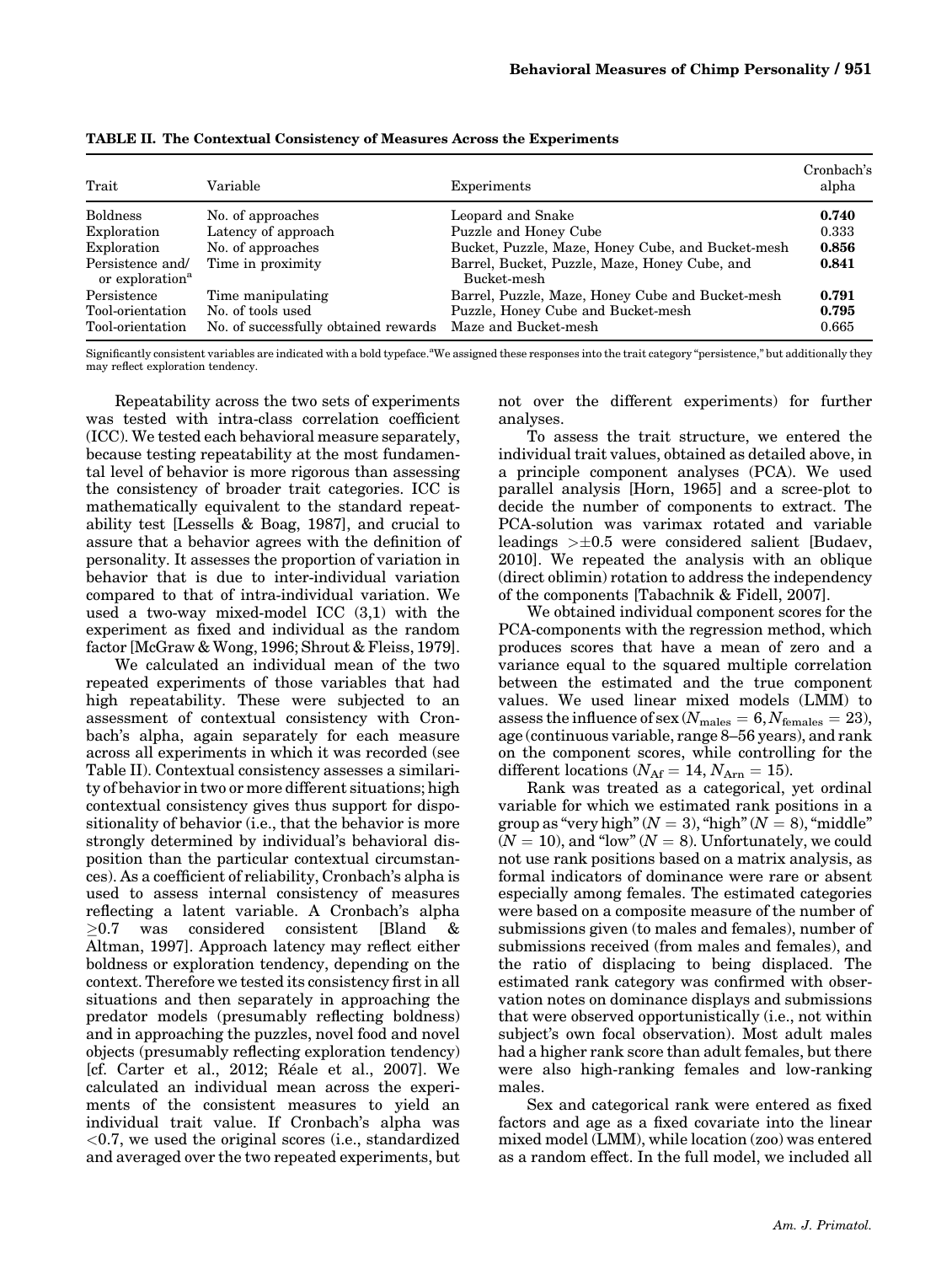two-way interactions. All interactions were nonsignificant and therefore, we proceeded the analyses with main effects only.

# RESULTS

We found that 27 standardized variables were significantly repeatable, indicating temporal (i.e., test–re-test) consistency and inter-individual variation. The ICC repeatability values ranged from 0.32 to 0.82 (Table I). We also tested the zoos separately, and their ICC values did not differ significantly from each other (independent samples t-test,  $t = -1.77$ ,  $df = 73, P = 0.08$ .

Only the significantly repeatable variables were retained for analyses on cross‐experimental consistency. Most of these variables were sufficiently consistent (Table II). The number of approaches was consistent across predatory and non-predatory contexts, that is, in Leopard‐, Snake‐, Bucket‐, Bucket‐mesh‐, Puzzle‐, Maze‐ and Honey cube‐ experiments ( $\alpha = 0.86$ ). Number of approaches was also consistent when tested separately in Leopard‐ and Snake-experiments ( $\alpha = 0.74$ ), presumably reflecting boldness, and in Bucket-, Bucket-mesh-, Puzzle‐, Maze‐ and Honey cube‐experiments  $(\alpha = 0.86)$ , presumably reflecting exploration tendency. Exploration measured by *latency* to approach in FPB and HC was not consistent ( $\alpha = 0.33$ ). Persistence was consistent as measured by the time spent in proximity of the stimuli in Barrel-, Bucket-, Bucket‐mesh‐, Puzzle‐, Maze‐, and Honey cube‐ experiments ( $\alpha = 0.84$ ), and by *time spent manipu*lating in Barrel-, Bucket-mesh-, Puzzle-, Maze-, and Honey cube-experiments  $(\alpha = 0.79)$ . Toolorientation was consistent as measured by the number of tools used in Puzzle-, Honey cube-, and Bucket-mesh-experiments ( $\alpha = 0.80$ ) but not by the number of successfully obtained rewards in Maze‐ and Bucket-mesh-experiments ( $\alpha = 0.67$ ).

The variables that showed significant crossexperiment consistency were averaged across experiments to give a single trait score for each individual: number of approaches to experimental devices (representing exploration tendency), number of approaches to predator models (representing boldness), time in proximity and time spent manipulating objects (both representing persistence), and number of tools used (representing tool orientation). The variables that did not show cross‐experiment consistency were kept in the further analyses as un‐ combined scores: latency measures in Puzzle and Honey cube (representing exploration) and success in obtaining rewards in Maze and Bucket‐mesh (representing tool‐orientation). The same was done with the measures that were the only repeatable measures of its kind: time in proximity of the Snake (representing boldness), and number of tool modifications in Bucket‐mesh (representing tool orientation).

These 11 mean or singular individual scores were analyzed with PCA. In the first run, the two latency scores showed poor communality estimates, indicating that their variance was poorly covered by the solution and consequently they were excluded. In the final analysis we thus had nine variables  $(N = 29)$ individuals; Table III). The analysis indicated appropriate sampling adequacy (Kaiser–Meyer–Olkin measure  $KMO = 0.65$ ). We extracted and Varimaxrotated two components explaining 70.9% of the variance. The first component explained 51.6% of the variance and had high  $(>\pm 0.5)$  loadings of time in proximity of devices, time spent manipulating objects, number of approaches to the novel object and the puzzles, # of tools used, number of tool modifications, and number of successfully retrieved items. The variables represented exploration tendency, persistence, tool-orientation, and possibly problem‐solving abilities, so we labeled the component "exploration-persistence." The second component explained 19.3% of variance with high loadings of number of approaches to predator models and time in proximity of the snake model. In addition, number of approaches to the novel object and puzzles nearly reached the cut‐off criterion on this component. We labeled the component "boldness."

| TABLE III. Variable Loadings in Principal Component Analysis |  |
|--------------------------------------------------------------|--|
|                                                              |  |

|                                       | Exploration-persistence | <b>Boldness</b> | Communality $h^2$ |
|---------------------------------------|-------------------------|-----------------|-------------------|
| Time in proximity                     | 0.91                    | 0.11            | 0.84              |
| Time manipulating                     | 0.90                    | 0.11            | 0.82              |
| No. approaches (all but predators)    | 0.70                    | 0.47            | 0.70              |
| Number of tools used                  | 0.80                    | 0.36            | 0.77              |
| Tool modification                     | 0.88                    | 0.07            | 0.78              |
| Success in obtaining rewards (maze)   | 0.55                    | $-0.32$         | 0.41              |
| Success in obt. rewards (Bucket-mesh) | 0.62                    | 0.11            | 0.39              |
| No. approaches (snake and leopard)    | 0.22                    | 0.91            | 0.88              |
| Proximity (snake)                     | 0.02                    | 0.90            | 0.81              |
| Eigen value                           | 4.65                    | 1.74            |                   |
| % of variance explained               | 51.63                   | 19.30           |                   |

Loadings  $>0.5$  are shown with bold typeface. Analysis on correlation matrix,  $N = 29$ .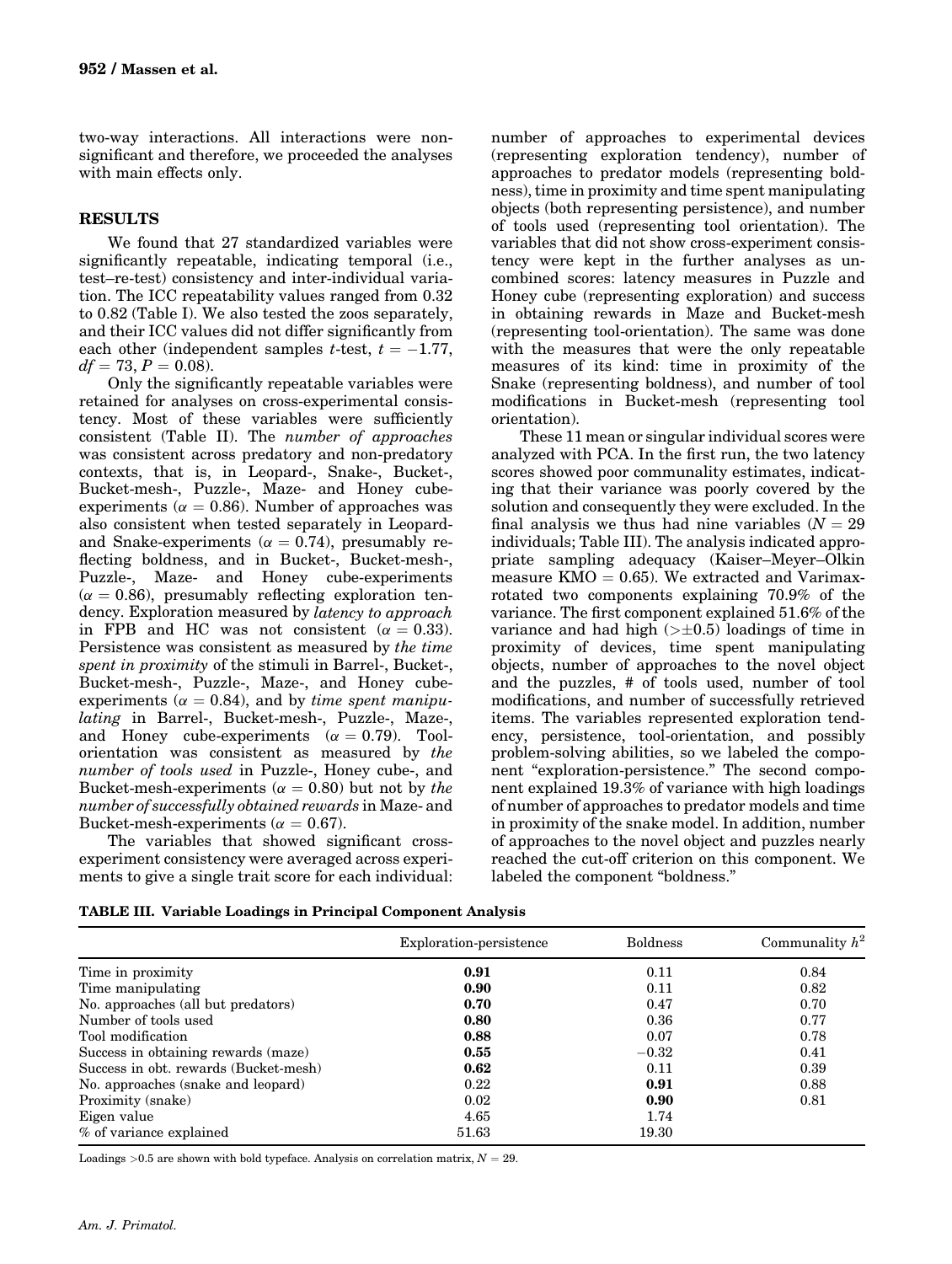With only two components and high communalities (Table III), based on nine original variables and a sample size of 29 a good recovery is achieved in exploratory PCA [Preacher & MacCallum, 2002]. Moreover, we re-ran the analysis with a direct Oblimin rotation to address the independency of the components [Tabachnik & Fidell, 2007]. The solution was almost identical to the Varimax rotated one regarding the variable loadings. The components did not correlate strongly with each other (factor intercorrelation  $r = 0.15$ ).

We found no sex differences in component scores (exploration-persistence:  $F = 0.310, df = 23, P =$ 0.583; boldness:  $F = 0.276$ ,  $df = 23$ ,  $P = 0.605$ ), and also no effect of categorical rank on the component scores (exploration-persistence:  $F = 0.440$ ,  $df = 23$ ,  $P = 0.727$ ; boldness:  $F = 1.203$ ,  $df = 23$ ,  $P = 0.331$ ). In contrast, age significantly predicted boldness scores ( $F = 7.877$ ,  $df = 23$ ,  $P = 0.010$ ), and showed a similar effect, albeit not significant, on exploration-persistence scores  $(F = 4.192, df = 23,$  $P = 0.052$ ). Negative coefficient estimates (exploration-persistence:  $\beta = -0.029$ ; boldness:  $\beta = -0.035$ ) indicate that both exploration‐persistence and boldness decreased in older adults (Figs. 1 and 2). However, these results are to be treated with some caution due to the limited power of this analysis.

### DISCUSSION

We tested behavioral consistency in 29 captive chimpanzees. Using group‐based experiments we measured several variables that showed inter‐indi-



#### Age (years)

Fig. 1. Component scores of factor 1 of all individuals and its relation to the age of all these individuals. The solid line is a trend‐line and the dashed lines indicate the 95% confidence interval.



Age (years)

Fig. 2. Component scores of factor 2 of all individuals and its relation to the age of all these individuals. The solid line is a trend‐line and the dashed lines indicate the 95% confidence interval.

vidual differences, which were consistent over time and context. Using Principal Component Analyses, we extracted from these variables two independent behavioral syndromes: exploration‐persistence and boldness.

We assessed two common personality traits, boldness and exploration tendency, and two less frequently sampled ones, persistence and tool‐orientation. Each trait was assessed with several behavioral variables in several experiments. Most variables were temporally repeatable, indicating that individuals' responses were consistent between temporally separated experiments and that individuals differed from each other. The repeatability was within the range found for personality traits in many species [Bell et al., 2009], and often remarkably high  $(ICC = 0.6-0.8)$ . A few variables, most notably latency to approach the test stimuli, failed to show repeatability in seven out of nine experiments. Low repeatability suggests that individuals may have perceived the situation differently over time, for example so that some individuals might have habituated to the threatening stimulus more than others. Alternatively, these measures may have been influenced by the varying social conditions more than other measures, or the measures did not reflect the targeted traits. The time lag between the first and the second round of experiments differed between the two locations, which might also confound analyses on temporal consistence. However, there was no significant difference between the repeatability values of the zoos, suggesting that temporally consistent behaviors remain consistent over shorter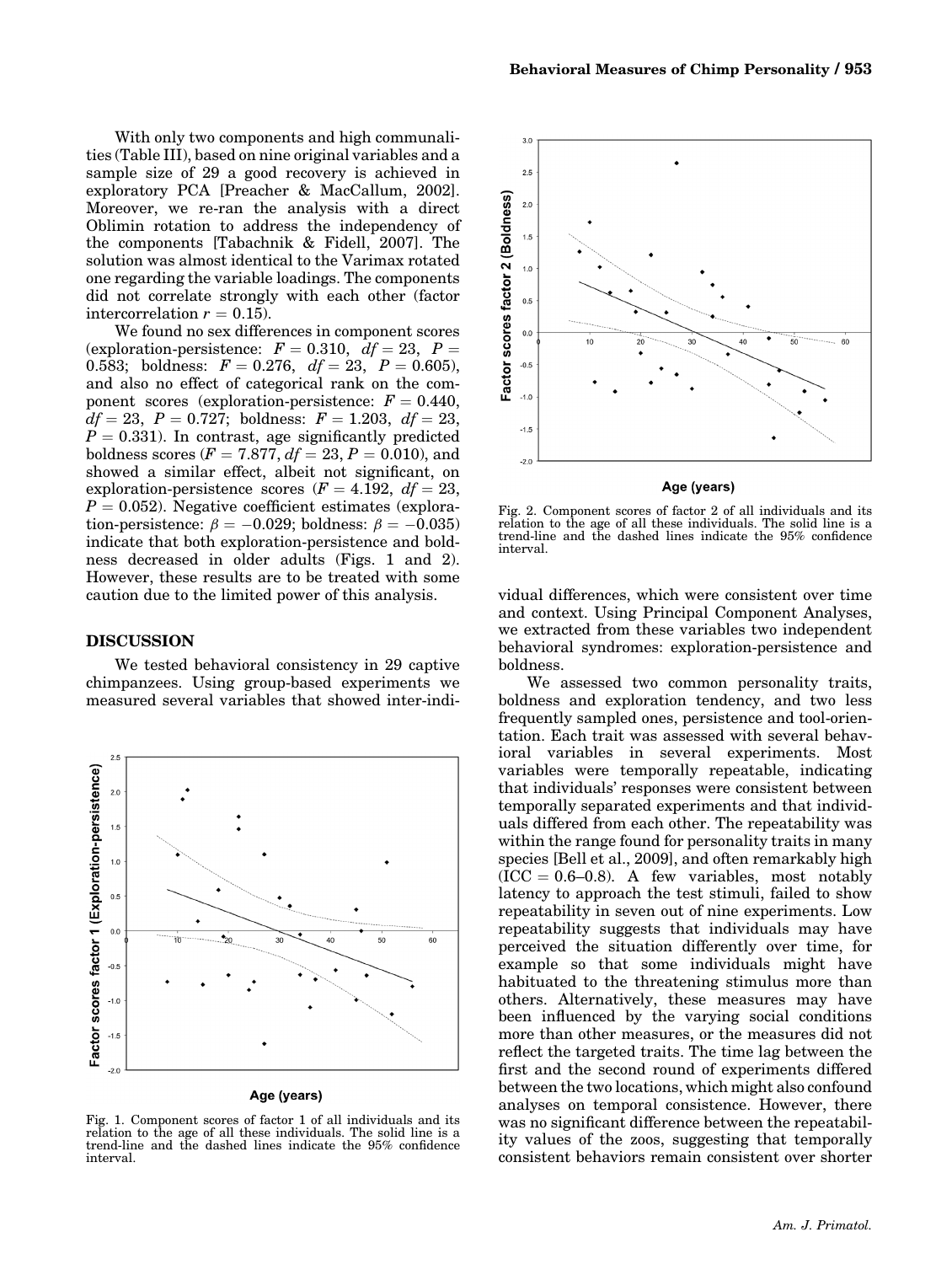and longer time span. Congruent with this, social personality traits of chimpanzees were found to be similarly consistent across a few months and 3 years [Koski, 2011a].

Most of the repeatable variables were also consistent across different experiments. Approaches to the two predator models, indicating boldness, were consistent, as were the exploratory responses to a novel object and several puzzle‐type stimuli. Similarly, two measures of persistence were highly consistent across six experiments, and tool‐orientation was consistent in the number of tools used by an individual, although not in success in obtaining rewards. In contrast, latency to approach test stimuli (in the only two experiments in which it was temporally repeatable) was contextually inconsistent, indicating further that latency is not an informative measure of personality in these chimpanzees or in our experimental setting. In sum, individuals showed remarkable temporal and contextual consistency in many, but not all, behaviors reflecting boldness, exploration tendency, persistence, and tool‐orientation. We thus conclude that we found chimpanzee personality in these traits.

Assessment of the covariance among the variables revealed two independent principal components representing syndromes. The exploration‐ persistence was the predominant syndrome explaining more than half of the variance in the data. Besides measures of exploratory tendency and persistence, it included tool‐orientation measures, and measures of success in solving the puzzles, one of which (Bucket-mesh) required the use of tools. Thus, the chimpanzees that showed a high exploratory tendency were also more likely to persist at a task and use tools to solve them. Boldness in the vicinity of predator models was independent from the exploration‐persistence syndrome. Thus, in these chimpanzees exploration tendency and boldness did not appear to associate as a tight syndrome, supporting the view that neophobia and neophilia may be independent aspects [Carter et al., 2012; Greenberg, 2003].

We used a social experimental environment to increase the ecological validity of the tests. In obligate social species, a social environment is an ecologically valid starting point to assess individuals' behavioral tendencies. While such an approach yields a behavioral measure of both dispositional and situational effects, it shows how individuals express their outcome behavior and thus, the level where personality has both immediate and evolutionary consequences. Arguably, a social setting may not allow all individuals the same possibilities to interact with the stimuli, due to crowding or monopolization of the test device. However, we did not find any effect of dominance rank on the component scores, suggesting no rank‐driven monopolization of the test devices. In addition, nearly all experiments allowed simulta-

neous presence of and handling of the devices by many individuals. The only truly monopolizable device was the Barrel, all other experiments involved either multiple items (Durian, Maggots), large or out of reach items (Bucket, Leopard, Snake, Bucket‐ mesh), or items with a fairly large size and more than one exit hole (Honey cube, Puzzle, Maze). They therefore allowed multiple individuals simultaneous access to the stimuli (see also ESM). Indeed, in all test situations the subjects approaching or handling the stimuli were in close proximity of many group members. Nonetheless, a social environment may have more subtle effects on the individual behavior, and individuals may vary in how they are influenced by others. Therefore, while we maintain that we have tested chimpanzees as they exhibit their behavior in the daily life, testing individuals in solitary and social settings will help partition the dispositional and situational effects. Ideally, the effect of the social audience on individual behavior should be analyzed regarding the relationship quality of near neighbors. It is conceivable that individuals are keener to approach and manipulate an object if they are near kin or a close affiliate than if they are with non‐kin or non‐friends. Unfortunately, we could not analyze such effects, because the spatial and temporal distribution of individuals with various relationship qualities (regarding both kinship and friendship) was highly varied throughout each experiment.

Personality always interacts with external and other internal allowances as a reaction norm [Dingemanse et al., 2010]. Age had a significant, negative effect on boldness, and showed a trend in the same direction with exploration‐persistence. While we cannot draw too stringent conclusions from these analyses because of limited statistical power due to our relatively small sample size, we note the considerable variation within age‐classes that remained in the component scores of both syndromes (see Figs. 1 and 2). This indicates that the chimpanzees' behavior was also strongly influenced by dispositional effects. Declining mean trait levels of exploration‐persistence and boldness may reflect a genuine decrease of boldness and exploration‐ persistence with age, or a decreased interest in interacting with human‐provided objects with increased exposure to them. Support for the age‐related decline in trait levels is given by the same pattern in humans [Roberts et al., 2006] and in chimpanzees studied with the rating approach [King et al., 2008]. High levels of exploration, boldness and persistence in young may be beneficial in chimpanzees and humans, who, like many other primates, strongly rely on learning to acquire the necessary survival skills.

Our results are consistent with earlier behavioral personality studies in chimpanzees. Uher et al. [2008] assessed behavior of five captive chimpanzees with experiments and observations, and found consistency in several behaviors, including persistence and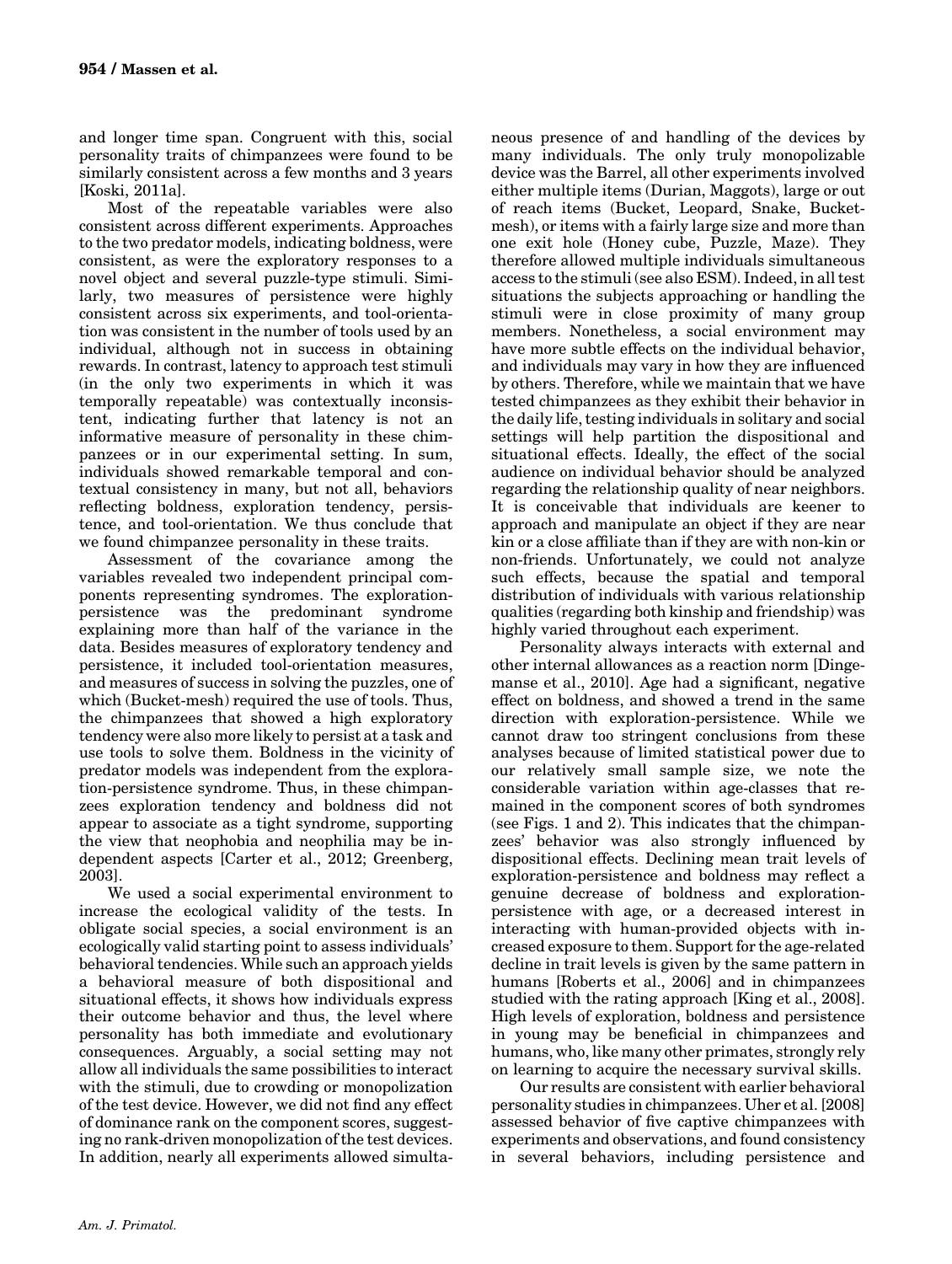curiosity. Anestis [2005] identified six social behavioral syndromes, possibly reflecting personality (albeit repeatability was not tested) in a group of young captive chimpanzees. Finally, Herrmann et al. [2007, 2011] showed that chimpanzees, bonobos, orangutans, and human children differ in their responses to novel objects and humans, although data on repeatability or contextual consistency were not provided.

Our results also agree with rating studies in that chimpanzee personality encompasses several lower‐ lever traits organized in multiple broader constructs [cf. Koski, 2011a; Weiss et al., 2007]. Moreover, the behaviors that are personality traits in chimpanzees are largely captured by both methods. However, there are also differences in the contents of the behaviorally measured syndromes and the rating‐ derived constructs. For example, the rated construct Openness includes aspects of inquisitiveness and curiosity, which is consistent with the behavioral exploration tendency. However, in rating studies persistence associates with dominance (as a descriptor of assertiveness, not the social rank), bullying and independence, while in our study persistence was associated with exploration. We found no association between exploration‐persistence and the estimated social rank. Such differences may reflect jinglefallacy, that is, the same term is used to describe different traits. For example, the item descriptor "persistent" in the Hominoid Personality Questionnaire (HPQ) [King & Figueredo, 1997] and its revision [Weiss et al., 2009] emphasizes persistence in the opposition from others, while we measured persistence at a task per se. It seems that instead, the HPQ term "quitting," found in the Conscientiousness construct, corresponds better with persistence in our study. To assess such aspects in detail, it is necessary to test item descriptors' construct validity with a priori defined behavioral counterparts at the trait level (i.e., individuals' scores of each item should correspond to their scores of behaviors that are conceptually and ecologically similar to the meaning of the descriptors). Thus far validation efforts of chimpanzee personality have produced inconsistent results. Typically, a few descriptors show the predicted correspondence with behavior, while other predicted relationships are weak or absent and many unpredicted relationships are observed [reviewed in Murray, 2011].

Beyond comparisons within a species, however, we feel that comparisons should be made on a broader scale to understand the evolutionary history of personality. Boldness and exploration tendency are a natural starting point in such comparisons, as they show remarkable conservation in the animal kingdom [Beaton and Schmidt, 2008; Réale et al., 2007]. Generally, animals respond with more or less neophobia, and more or less neophilia to novel and/or threatening situations [reviews in Carere et al., 2010;

Conrad et al., 2011]. Boldness or exploration is often associated with anxiety and aggression, forming a boldness–exploration–aggressiveness–anxiety‐syndrome [review in Carere et al., 2010]. However, not all species express such a syndrome. In redshanks, Tringa tetanus, exploration and aggression do not correlate [Couchoux & Cresswell, 2012], and in vervet monkeys, Chlorocebus aethiops sabaeus, boldness and aggression do not correlate with each other [Fairbanks et al., 2004]. Our results suggested the dissociation of exploration and boldness. Pleiotropic effects and correlational selection pressures are proposed as the mechanisms that maintain syndromes [Dingemanse & Réale, 2005; Sih & Bell, 2008]. Dissociation of traits that have been expressed as syndromes suggests either a mechanistic decoupling or a change in selection pressures. Fundamental research on the similarities and differences in syndrome structures and on the proximate mechanisms of syndromes is necessary to unravel the evolutionary history of personality.

Persistence as a personality trait is rarely studied in animals. It is conceivable that persistence in various activities may offer fitness benefits. On the other hand, persistence may waste valuable time or energy that could be spent gaining rest or resources. Such trade‐offs are one of the mechanisms proposed to maintain personality variation [Dingemanse & Wolf, 2010], so persistence as a personality trait should occur in species where the benefits are considerable, yet the costs of extreme trait levels maintain inter‐individual variability in the trait. Persistence in our study was associated with exploration tendency and tool‐orientation, indicating that subjects that approach objects readily also stay persistent and use tools in a task. Chimpanzees are extractive foragers and tool‐users, and rely heavily on learnt skills to survive [McGrew, 1992]. We hypothesize that persistence may be a personality trait especially in extractive foragers, as it may increase payoffs in foraging of extractable food items. Moreover, persistence may increase learning, both individually by persisting with the task and trying repeatedly after errors, and socially by paying close attention and restricting impulses to leave or monopolize the target [Cole & Quinn, 2012]. A persistence‐exploration‐tool‐orientation syndrome may thus influence individuals' tendency to approach objects, pay attention to their properties and correct use, manipulate them, and persist in doing so. Supporting this hypothesis, in keas (Nestor notabilis) and Carib grackles (Quiscalus lugubris), persistence influences learning novel foraging techniques [Gajdon et al., 2006; Overington et al., 2011]. Both species are known for their innovativeness and explorative tendencies [e.g., Lefebvre & Sol, 2008], and keas are extractive foragers with great manipulation skills [Auersberg et al., 2011]. Therefore, we hypothesize that a persistence‐exploration‐tool‐orientation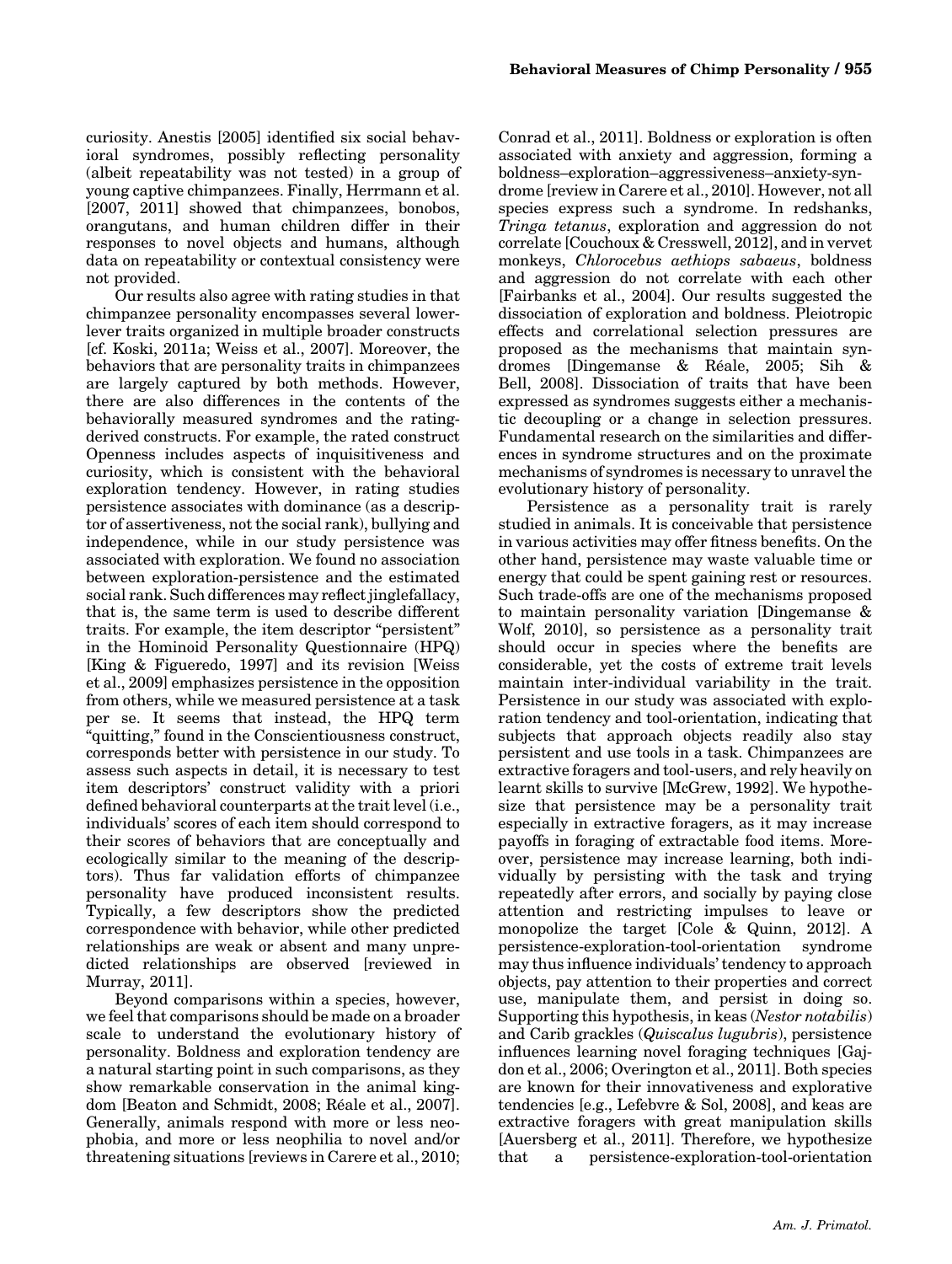syndrome may have been selected for in extractive foragers, in species that rely on learning and, especially, in "technological" taxa, including Homo, Pan, Pongo, Cebus, and Corvidae [Hunt, 2000; McGrew, 2010; van Schaik & Burkart, 2011; Visalberghi et al., 2009].

# GLOSSARY

### Animal Personality (Aka Temperament)

Consistent differences between individuals in their behavior across time and contexts [Dingemanse et al., 2010; Réale et al., 2007].

# Behavioral Syndrome

Consistent correlation of two or more behavioral traits (note, that we use the term "syndrome" only in this meaning, not in the meaning of single‐ trait consistency across time or contexts [Dochtermann and Dingemanse, 2013; Sih & Bell, 2008; cf. Uher, 2011].

# **Disposition**

Individual's core tendency of its personality that, together with non‐dispositional internal factors incl. age and sex, result in the outcome behavior at a given time point. Disposition is close to the concept of intercept in a behavioral reaction norm [Dingemanse et al., 2010].

# Trait

In biological research, a trait is any quantifiable phenotypic characteristic; thus, a behavioral trait is a behavioral characteristic. Phenotypic traits can associate with other traits. We do not take a stand on the traits' determinants (incl. genetic, epigenetic, developmental, or situational effects) [Koski, 2011b; Réale et al., 2007].

# Repeatability

A measure of consistency in behavior within‐ and across‐individuals. Calculated as the proportion of variance explained by differences between individuals.

# Temporal Consistency

Similarity in individual's behavior over time. Often assessed over relatively short time in two or more repeated experiments (thus known as test–retest reliability).

In conclusion, we found that captive chimpanzees express personality in exploration tendency, boldness, persistence and tool‐orientation. These traits formed two syndromes, exploration‐persistence and boldness, that have equivalents in many other vertebrate species. However, examining the personality structure in chimpanzees and non‐primate vertebrates we find also intriguing differences. Structural differences in trait organization suggest changes in selection pressures or mechanisms coupling traits. Understanding the causes of syndrome structures can help illuminate the complex consequences of trait consistency and covariance in different species. Future studies should explore multiple personality traits in other species and aim at delineating personality structures across taxa. To do so, we emphasize the use of behavioral tests in ecologically valid environments that make comparisons between species possible.

### ACKNOWLEDGMENTS

We thank Arnhem and Amersfoort Zoo for supporting our research, especially Tom de Jong, Wineke Schoo, Raymond van der Meer, and all the keepers for enthusiasm and cooperation during the study. We thank Athena Vervloet for help in Amersfoort, Thomas Bugnyar, Carel van Schaik, and Liesbeth Sterck for inspirational discussions, and Alexander Weiss, William Hopkins, and anonymous reviewers for constructive comments on the manuscript. We gratefully acknowledge our funding bodies: the Lucie Burgers Foundation (to J.J.M.M.), the Austrian Science Foundation FWF (grant no. M 1351‐B17 to J.J.M.M.), the Academy of Finland (grant no. 126094 to S.E.K.), and the Ella and Georg Ernrooth Foundation (to S.E.K.).

# **REFERENCES**

- Anestis S. 2005. Behavioral style, dominance rank, and urinary cortisol in young chimpanzees (Pan troglodytes). Behaviour 142:1245–1268.
- Auersberg AMI, Bayern von AMP, Gajdon GK, Huber L, Kacelnik A. 2011. Flexibility in problem solving and tool use of kea and New Caledonian crows in a multi access box paradigm. PLoS ONE 6:e20231.
- Beaton EA, Schmidt LA, Schulkin J, et al. 2008. Different neural responses to stranger and personally familiar faces in shy and bold adults. Behav Neurosci 122:704–709.
- Bell AM, Hankison SJ, Laskowski KL. 2009. The repeatability of behaviour: a meta‐analysis. Anim Behav 77:771–783.
- Bergmüller R, Taborsky M. 2007. Adaptive behavioural syndromes due to strategic niche specialization. BMC Eco  $17.12.$
- Bland JM, Altman DG. 1997. Statistics notes: Cronbach's alpha. Brit Med J 314:572.
- Budaev SV. 1997. "Personality" in the guppy (Poecilia reticulata): a correlational study of exploratory behavior and social tendency. J Comp Psychol 111:399-411.
- Budaev SV. 2010. Using principal components and factor analysis in animal behaviour research: caveats and guidelines. Ethology 116:472–480.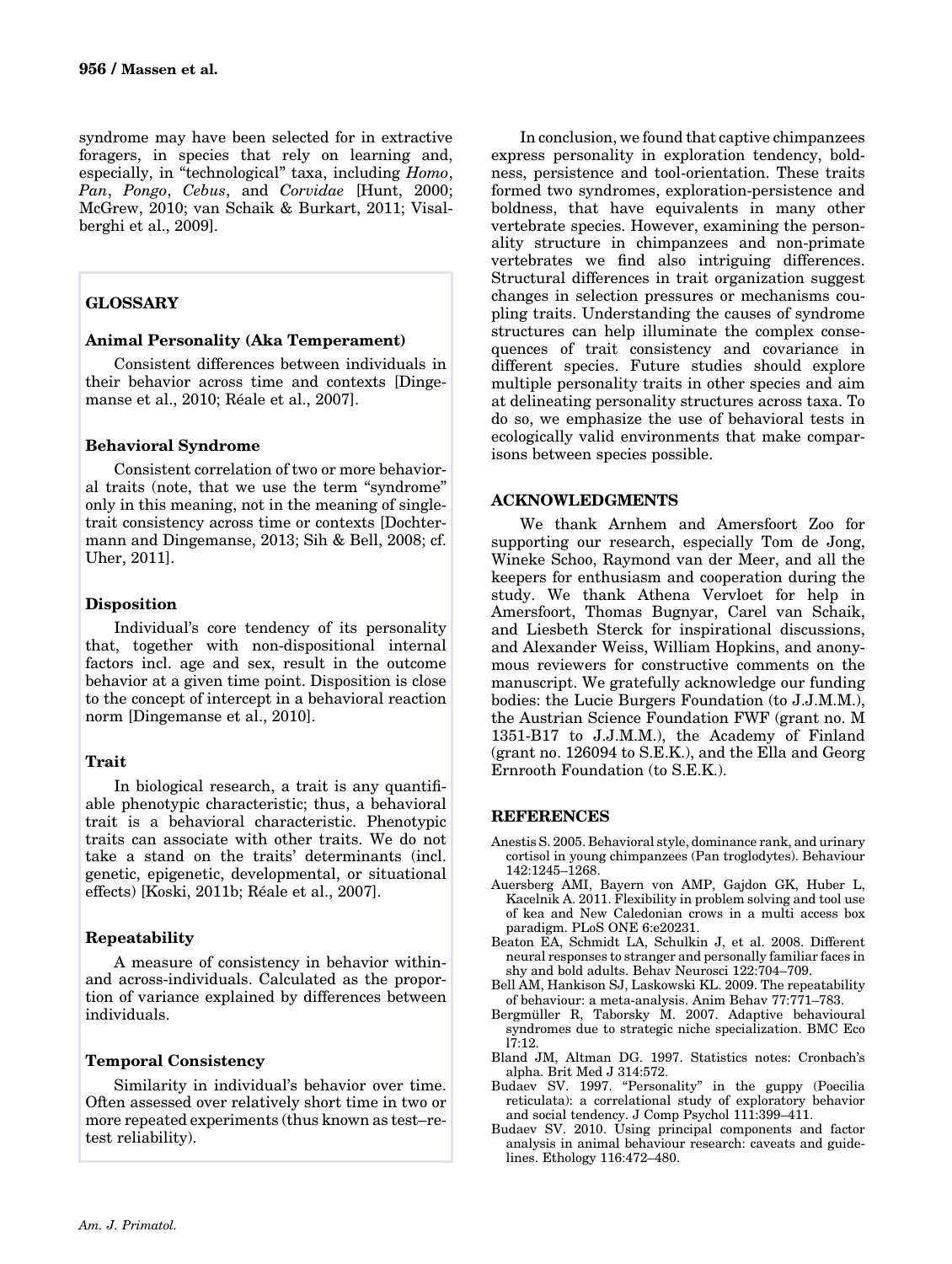- Burns JG. 2008. The validity of three tests of temperament in guppies (Poecilia reticulata). J Comp Psychol 122:344–356.
- Carere C, Caramaschi D, Fawcett TW. 2010. Covariation between personalities and individual differences in coping with stress: converging evidence and hypotheses. Curr Zool 56:728–740.
- Carter AJ, Marshall HH, Heinsohn R, Cowlishaw G. 2012. How not to measure boldness: novel object and antipredator responses are not the same in wild baboons. Anim Behav 84:603–609.
- Cole EF, Quinn JL. 2012. Personality and problem‐solving performance explain competitive ability in the wild. Proc  $\breve{R}$ Soc B 279:1168–1175.
- Conrad JL, Weinersmith KL, Brodin T, Saltz JB, Sih A. 2011. Behavioural syndromes in fishes: a review with implications for ecology and fisheries management. J Fish Biol 78:395– 435.
- Cote J, Clobert J. 2007. Social personalities influence natal dispersal in a lizard. Proc R Soc B274:383–390.
- Couchoux C, Cresswell W. 2012. Personality constraints versus flexible antipredation behaviors: how important is boldness in risk management of redshanks (Tringa totanus) foraging in a natural system? Behav Ecol 23:290–301.
- Digman JM. 1990. Personality structure: emergence of the five‐ factor model. Annu Rev Psychol 41:417–440.
- Dingemanse N, Réale D. 2005. Natural selection and animal personality. Behaviour 142:1159–1184.
- Dingemanse NJ, Wolf M. 2010. Recent models for adaptive personality differences: a review. Philos T R Soc B365:3947– 3958.
- Dingemanse NJ, Kazem AJN, Réale D, Wright J. 2010. Behavioural reaction norms: animal personality meets individual plasticity. Trends Ecol Evol 25:81–89.
- Dochtermann NA, DIngemanse NJ. 2013. Behavioral syndromes as evolutionary constraints. Behav Ecol Online advance print; DOI: 10.1093/beheco/art002
- English S, Nakagawa S, Clutton‐Brock TH. 2010. Consistent individual differences in cooperative behaviour in meerkats (Suricata suricatta). J Evol Biol 23:1597–1604.
- Fairbanks LA, Newman TK, Bailey JN, et al. 2004. Genetic contributions to social impulsivity and aggressiveness in vervet monkeys. Biol Psychiat 55:642–647.
- Feaver J, Mendl M, Bateson P. 1986. A method for rating the individual distinctiveness of domestic cats. Anim Behav 34:1016–1025.
- Freeman HD, Gosling SD. 2010. Personality in nonhuman primates: a review and evaluation of past research. Am J Primatol 72:653–671.
- Gajdon GK, Fijn N, Huber L. 2006. Limited spread of innovation in a wild parrot, the kea (Nestor notabilis). Anim Cogn 9:173–181.
- Greenberg R. 2003. The role of neophobia and neophilia in the development of innovative behaviour of birds. In: Reader SM, Lal KN, editors. Animal innovation. Cambridge (UK): Cambridge University Press. p 175–196.
- Hebb D. 1949. Temperament in chimpanzees. J Comp Physiol Psychol 42:192–206.
- Herrmann E, Call J, Hernández‐Lloreda MV, Hare B, Tomasello M. 2007. Humans have evolved specialized skills of social cognition: the cultural intelligence hypothesis. Science 317:1360–1366.
- Herrmann E, Hare B, Cissewski J, Tomasello M. 2011. A comparison of temperament in nonhuman apes and human infants. Dev Sci 14:1393–1405.
- Horn JL. 1965. A rationale and test for the number of factors in factor analysis. Psychometrika 30:179–185.
- Hunt GR. 2000. Human‐like, population‐level specialization in the manufacture of pandanus tools by New Caledonian crows Corvus moneduloides. Proc R Soc B 267:403–413.
- King JE, Figueredo AJ. 1997. The five-factor model plus dominance in chimpanzee personality. J Res Pers 31:257– 271.
- King JE, Weiss A, Farmer KH. 2005. A chimpanzee (Pan troglodytes) analogue of cross‐national generalization of personality structure: zoological parks and an African sanctuary. J Pers 73:389–410.
- King JE, Weiss A, Sisco MM. 2008. Aping humans: age and sex effects in chimpanzee (Pan troglodytes) and human (Homo sapiens) personality. J Comp Psychol 122:418-427.
- Konecná M, Lhota S, Weiss A, et al. 2008. Personality in freeranging Hanuman langur (Semnopithecus entellus) males: subjective ratings and recorded behavior. J Comp Psychol 122:379–389.
- Koski SE. 2011a. Social personality traits in chimpanzees: temporal stability and structure of behaviourally assessed personality traits in three captive populations. Behav Ecol Sociobiol 65:2161–2174.
- Koski SE. 2011b. How to measure animal personality and why does it matter? Integrating the psychological and biological approaches to animal personality. In: Inoue‐Murayama M, Kawamura S, Weiss A, editors. From genes to animal behavior. Social structures, personalities, communication by color. New York: Springer. p 115–136.
- Lefebvre L, Sol D. 2008. Brains, lifestyles and cognition: are there general trends? Brain Behav Evol 72:135–144.
- Lessells CM, Boag PT. 1987. Unrepeatable repeatabilities: a common mistake. AUK 104:116–121.
- Martin P, Bateson P. 1993. Measuring behaviour: an introductory guide. 2nd ed. Cambridge (UK): Cambridge University Press.
- McGraw KO, Wong SP. 1996. Forming inferences about some intraclass correlation coefficients. Psychol Methods 1:30–46.
- McGrew WC. 1992. Chimpanzee material culture: implications for human evolution. Cambridge (UK): Cambridge University Press.
- McGrew WC. 2010. Chimpanzee technology. Science 328:579– 580.
- Morand‐Ferron J, Cole EF, Rawles JEC, Quinn JL. 2011. Who are the innovators? A field experiment with 2 passerine species. Behav Ecol 22:1241–1248.
- Murray L. 2011. Predicting primate behavior from personality ratings. In: Weiss A, King JE, Murray L, editors. Personality and temperament in nonhuman primates. New York: Springer. p 129–168.
- Overington SE, Cauchard L, Côté K‐A, Lefebvre L. 2011. Innovative foraging behaviour in birds: what characterizes an innovator? Behav Process 87:274–285.
- Pederson AK, King JE, Landau VI. 2005. Chimpanzee (Pan troglodytes) personality predicts behavior. J Res Pers 39:534–549.
- Preacher KJ, MacCallum RC. 2002. Exploratory factor analysis in behavior genetics research: factor recovery with small sample sizes. Behav Gen 32:153–161.
- Reader SM. 2003. Innovation and social learning: individual variation and brain evolution. Anim Biol 53:147–158.
- Réale D, Reader SM, Sol D, Mcdougall PT, Dingemanse NJ. 2007. Integrating animal temperament within ecology and evolution. Biol Rev 82:291–318.
- Réale D, Dingemanse NJ, Kazem AJN, Wright J. 2010. Evolutionary and ecological approaches to the study of personality. Philos T R Soc B 365:3937–3946.
- Roberts BW, Walton KE, Viechtbauer W. 2006. Patterns of mean-level change in personality traits across the lifecourse: a meta‐analysis of longitudinal studies. Psychol Bull 132:1–125.
- Rouff JH, Sussman RW, Strube MJ. 2005. Personality traits in captive lion‐tailed macaques (Macaca silenus). Am J Primatol 67:177–198.